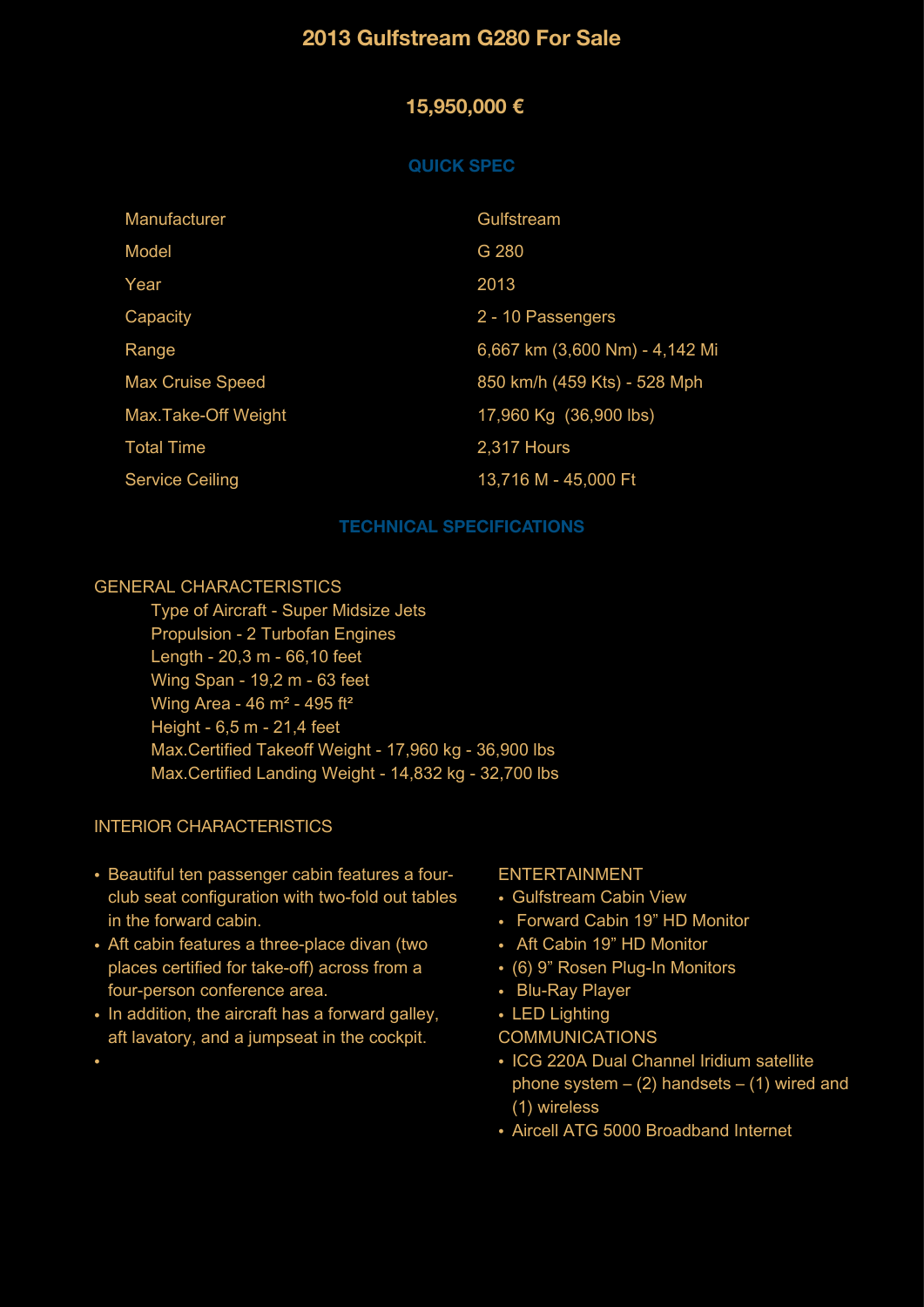## EXTERIOR CHARACTERISTICS

 Base Paint Color - Matterhorn White Stripe Color - Brown Striping Program Coverage - Plane Parts Maintenance Tracking - CMP Certification - SN: 2021 I REG: N7HB

## POWERPLANT

 Engine Model - Honeywell AS907-2-1G Engine Power (Each) - 33,9 kN - 7,624 lbf Serial Number Left Engine - P-130159 Serial Number Right Engine - P-130158 Total Hours Left Engine - 2,317 Hours Total Hours Right Engine - 2,317 Hours Total Cycles Left Engine - 1,532 Cycles Total Cycles Right Engine - 1,536 Cycles Program Coverage - Engines are enrolled on MSP Gold

## AIRFRAME

 Total Time airframe - 2,317 Hours Total landings - 1,530 Landings Entry Into Service Date - 2013 Current Location - POA

# AVIONICS

- AVIONICS: Rockwell Collins Pro-Line Fusion
- AIR DATA COMPUTER: Dual Rockwell Collins ADC-3010 Air Data Computers
- AUTOTHROTTLES: Gulfstream Auto **Throttles**
- COCKPIT VOICE RECORDER: Multi-Purpose CVR/FDR (25 Hour Continuous Loop)
- COMMUNICATIONS: Triple Rockwell Collins VHF-4000E VHF Transceivers
- DISTANCE MEASURING EQUIPMENT: Dual Rockwell Collins DME-4000 Distance Measuring Equipment
- EMERGENCY LOCATOR TRANSMITTER: Artex C406-N ELT
- FLIGHT MANAGEMENT SYSTEM: Dual Rockwell Collins FMS
- GLOBAL POSITIONING SYSTEM: Dual Rockwell Collins GPS-4000S Global Positioning System
- GRAPHICAL WEATHER: XM Satellite **Weather**

### APU

 Description - Honeywell GTCP 36-150 Serial Number - P-124 APU Total Time - 956 Hours APU Total Cycles - 0,000

- HIGH FREQUENCY COMMUNICATION: Dual Rockwell Collins HF-9031A HF **Transceivers**
- INERTIAL REFERENCE SYSTEM: Dual Honeywell Laseref VI Micro Inertial Reference Unit
- NAVIGATION: Rockwell Collins NAV-4000 and NAV-4500 VOR/ILS/ADF/MB Navigation Receiver
- RADAR: Rockwell Collins RTA-4118 Weather Radar
- RADIO ALTIMETER: Single Rockwell Collins ALT-4000 Radio Altimeter
- TERRAIN AWARENESS WARNING SYSTEM: Rockwell Collins Integrated TAWS **System**
- TRAFFIC COLLISION AVOIDANCE SYSTEM: Rockwell Collins TSS-4100 TCAS
- TRANSPONDER: Rockwell Collins **Transponder**